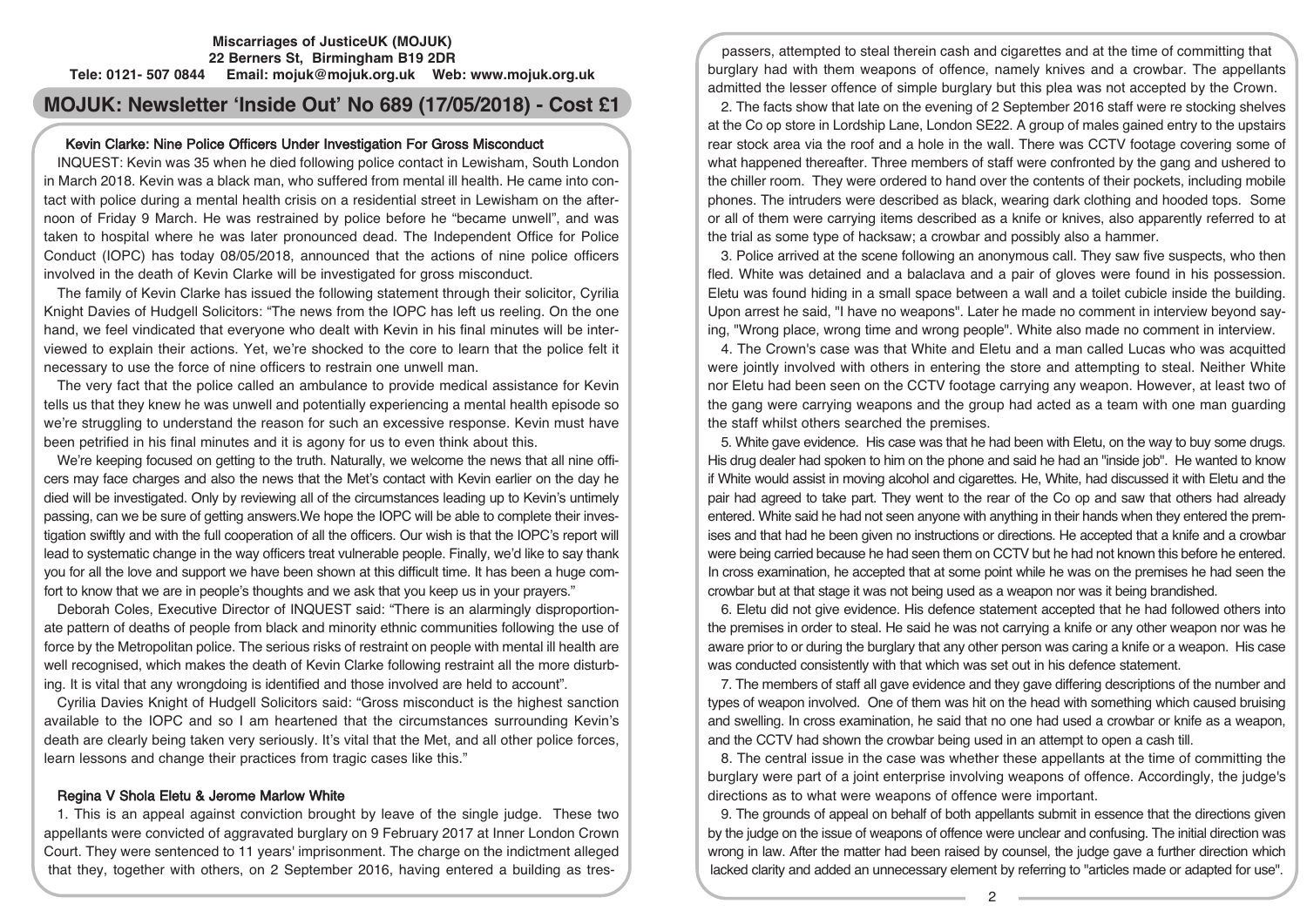It also appeared to make a distinction between the necessary intention depending upon whether a person had an article in his possession or whether it was in the possession of another. The direction also failed to include a direction that having an article with an intention only to frighten a person at the premises was insufficient to found a conviction; see R v Kelly [1993] 97 Cr App R 245.

10. In addition, a further direction after a question from the jury was asserted to have cofused the approach still further. It did not identify properly for the jury the intent that was required to be shown on the part of these appellants. This was a case which had required clear directions, particularly in the light of the jury's question and the jury had not received the necessary assistance. Accordingly, it was argued that these convictions were unsafe.

11. The judge initially directed the jury on the issue of weapons in the following way: "You are concerned with whether it was aggravated. A burglary is aggravated if when committing it a person has with him any firearm, any imitation firearm or any weapon of offence. So at the time of committing the said burglary it is alleged here that the defendants had with them weapons of offence, namely knives and a crow bar. This is what you have to be sure of that they had with them: one or more weapons."

12. He then continued: "Now both of these defendants admit that they entered The Co op as trespassers but both deny having any weapon of offence or knowing that any other person involved in the burglary had a weapon of offence although Mr White did admit to seeing later on the crow bar, but he said he did not consider a crow bar to be a weapon but a tool. Before you could convict either of these defendants of this offence of aggravated burglary the prosecution must have proved in relation to each separate defendant, because you consider them separately, whose case you are considering, must prove so that you are sure of it that he took part in the burglary and either had a weapon of offence with him or knew that one of the others had a weapon of offence with him and intended that that other person should have a weapon of offence with him. He does not have to intend that it should be used. All he has to intend is knowing that the other has it and intending for the other to have it, even if it is not used.

13. It is accepted that the judge's initial direction was flawed. The direction should have explained what was meant by "weapon of offence". It did not do so. Consistent with section 10(1)(b) of the Theft Act 1968, the direction should have contained a reference to the weapons being intended for use in causing injury to or incapacitation of another person.

14. Section 10(1)(b) provides: "'weapon of offence' means any article made or adapted for use for causing injury to or incapacitating a person, or intended by the person having it with him for such use."

15. In this case, where the items described included, according to descriptions, a hammer, a crowbar and one or two knives or other bladed articles: none of them came within the category of items made or adapted for causing injury or incapacitation. The real issue was whether these articles were intended for such use by these appellants, even if that was only on a conditional basis (ie if necessary).

16. At the end of the summing up, counsel drew the matter to the judge's attention and the judge agreed to deal with it having observed that prior to summing up he had sought the assistance of counsel. The judge then called the jury back and gave them the following further direction: "Members of the jury, I just want to make it clear to you what a weapon of offence is. The law says a weapon of offence means any article made or adapted for use for causing injury to or incapacitating a person or intended by the person having it with him for such use. So certain things like a hammer or a crow bar, as opposed to a knife are not necessarily made for use for causing injury. So you have to be sure that not only, so with any item that you are sure somebody had with them, as of

course I have said it does not have to be a defendant, providing a defendant knew that somebody else had with them something that was made or adapted for use for causing injury or incapacitating a person, and that the person who had it intended that it should be used in that way. So there has to be an intention not only to have it but if necessary to use it.

Let me just tell you this further matter. In the case of articles made or adapted for use for causing injury or incapacitating a person the prosecution need prove no more than the article was so made or adapted. In the case of another article, so that is something like a crow bar, the prosecution must prove that the person had it with him intending to use it or he did not have it with him he must know that the other person intended to use it for the purpose of causing injury or incapacitating a person. It would be wholly I relevant that the defendant hopes or the other person hopes he will not have to use the article at all. If he intends to use it for either of the stated purports, that is to injure or incapacitate if the need arises that is sufficient. So you have to be satisfied so you are sure that the person who had it intended if necessary to use it and that the defendant, if he did not have a weapon, had the same intention that the person who did have it intended to use it if necessary."

17. Very shortly afterwards, the judge received a note from the jury in the following terms: "Regarding the aggravated burglary, at what point do the defendants need to have found out about the weapons and the intent of use, to be guilty? ie if they entered without knowledge of the weapons then would that satisfy the aggravated case if later they found out about them."

18. The judge dealt with the jury's question as follows: "The answer is they do not have to know at the beginning when they enter about the weapons to be guilty, but they have to have a continuing intention. If when they become aware of the weapons and the others, the intention of the person in possession, they continue to intend that the others sure have that intention, while the attempted theft is carried out then they would be guilty. The best way of thinking about it, members of the jury, is a continuing intention once they found out. If you are sure of that then it would be guilty. If you are unsure of that they would be not guilty."

19. The jury's question was a pertinent one. In R v Kelly, the court held that the relevant time for consideration of an appellant's intent to use the weapon for causing injury was at the time he actually stole the goods as opposed to the time at which he had entered the premises. This arose from the fact that the way in which aggravated burglary was charged related to a burglary committed under section 9(1)(b) rather than under section 9(1)(a) of the Theft Act. In the present case, therefore, the intention of these appellants in relation to the items alleged to be weapons of offence had to be determined by reference to the point in time at which the attempt to steal was made.

20. On behalf of the Crown, Mr Robinson accepted that the initial direction to the jury was flawed. However, he submitted that the subsequent directions were correct and that they were made in a form which was sufficiently clear to show that the jury had understood the position, in particular he placed emphasis upon the question which the jury had asked.

21. We have been asked to listen to the passage containing the initial correction which the judge made, as part of the appellant's submissions asserted the way in which that passage was delivered tended to obscure its meaning. Having listened to the recording, it seems to us that the direction was delivered at a moderate and audible pace, although it speeded up a little at the passage beginning with the words "So certain things".

22. It seems to us that the essential question arising from the directions overall is whether they were delivered to the jury in a manner which provided sufficient clarity (a) as to define as what is meant by "weapon of offence" in the context of this case and (b) the time at which the necessary intention for use to cause injury or incapacitation must be had.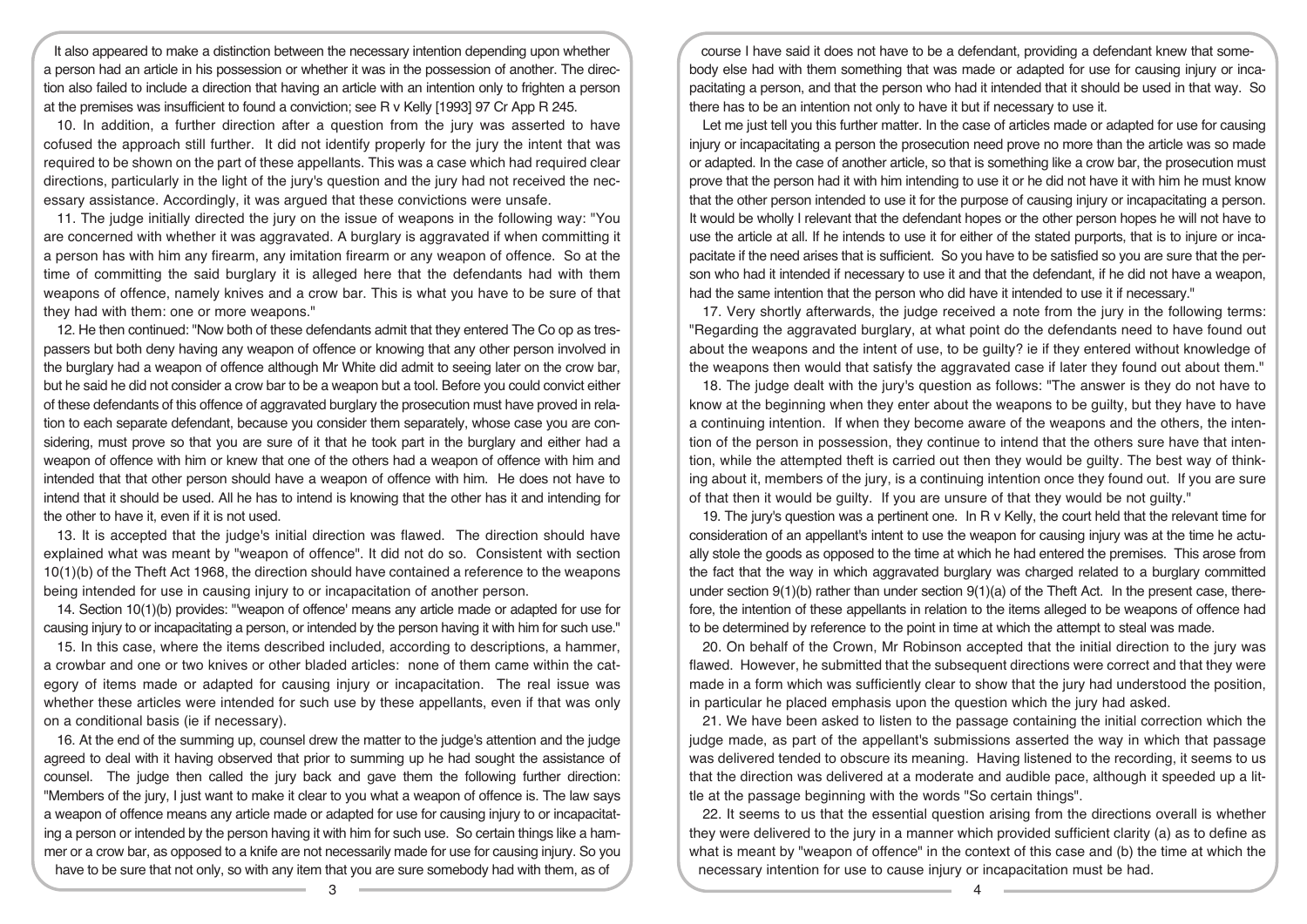23. We cannot avoid making the comment that had the judge set these matters out in a route to verdict, we doubt whether any of the present difficulties would have arisen. It would have brought a degree of focus and clarity and would have enabled the jury to see set out in a clear form the issues which they had to decide. Sadly, that did not occur in this case and that failure lies at the root of the situation confronting this court.

24. Looking at the judge's initial directions, which in any event were acknowledged by the Crown to be inadequate, the judge appears to have equated knives and a crowbar with weapons of offence. That failed to draw the necessary distinction between an article made or adapted for use in causing injury or incapacitation, which is a weapon of offence per se, and an article intended for such use, which is not automatically a weapon of offence.

25. When the judge sought to clarify the position, he unhelpfully introduced into the definition of a weapon of offence articles made or adapted for causing injury or incapacitation in circumstances where none of the items fell into that category. He did point out that a hammer or a crowbar did not fall into that category but contrasted that with the position of a knife. In doing so, he fell into an error which was never corrected. That distinction was a false one since knives do not necessarily fall into the category of having been made or adapted for use in causing injury.

26. The passage that then followed that unfortunate contrast, beginning with the words "So you have to be sure" was an attempt to elucidate, which in our view failed both in terms of syntax and what was said to clarify the position. This passage was delivered at a slightly greater speed than other parts of the direction, thus in our view contributing further to a loss of clarity.

27. That passage was immediately followed by further reference to articles made or adapted for use in causing injury, which was irrelevant and which had been introduced when the judge should have been focusing on articles intended for use in causing injury or incapacitation. The judge went on to refer to an article described as "something like a crowbar" when he should have said that it was of general application. In doing so, he missed out from the passage the crucial word "if", thus obscuring the distinction between the person who had such an article and the person who did not have it but who was required to share the intention of the person who did have the article for the purpose of causing injury.

28. It is true that at the end of the correcting passage the judge states clearly enough that a defendant who did not have a weapon must be shown to have had the same intention as the person who did have one, namely to use it to injure or incapacitate if necessary. However, whilst it is possible for the trained legal mind to see what the judge was getting at, the matter has to be approached from the viewpoint of the jury, who require the matter to be explained to them with a degree of clarity and precision. In our view, there was a failure to do that in this case.

29. We next turn to the judge's response to the jury's question. Again we have to say that although it is possible to see what the judge intended to say, he failed to express it with any great clarity. In a short passage there are two references to "continuing intention", which are unhelpful. Following the first such reference there is sentence which reads in a confusing manner, even with the deletion of the word "sure", which is very hard to understand in that context. Despite the opportunities for the judge to correct his initial mistake, we regret to say that he failed to take advantage of them and that what resulted was a confused and unsatisfactory direction on a central point in this case.

30. In the course of argument today, Mr Robinson at times had to resort to the device of inviting the court to ignore certain words or to bracket them, or in one instance to insert a word in order to begin to make sense of the passages which were drawn to his attention. Bearing

in mind that this summing up was delivered to the jury orally without the benefit of any written route to verdict, we regard it as wholly unsatisfactory that they should have been presented with material in this form. The forensic efforts of Mr Robinson, deriving as they do from his informed standpoint, cannot be a substitute for the position of the uninformed juror.

31. Our conclusion is that the failure to give clear directions on what was not a difficult point is, most unfortunately, a failure which renders these verdicts unsafe. In those circumstances, these appeals must be allowed and the convictions quashed.

32. For the sake of completeness, we record that we were not impressed by the argument that the judge should have directed the jury that an intention only to frighten would be insufficient. No counsel at the trial had urged upon the judge that such a direction was necessary and no evidence or submission to the jury had been made that the intention with respect to any weapon was confined to an intention to frighten. In R v Kelly, there was evidence from the victims in that case that to frighten was the apparent intention of the burglar. Such an intention was not a live issue at the present trial and had the judge's directions been clear as to the requisite intention of causing injury or incapacitation, a separate direction along the lines referred to in R v Kelly would not have been necessary.

33. We record that in the case of Eletu there were additional grounds before the court of his own devising. Some of those had been before the single judge and he had rejected them as unarguable, others were new grounds put forward more recently. In very board terms, those grounds represented complaints about the conduct of the police, Eletu's legal team and matters of disclosure amongst other items.

34. We share the view of the single judge that the matters originally raised by Eletu were unarguable. As to the later raised matters, we take a similar view. Had it been necessary, we would have refused leave to appeal on each and every one of Eletu's own grounds.

35. Lord Justice Treacy: We will make the following directions. The appeal is allowed in each case. The convictions in each case are quashed. We order a retrial to take place on the count of aggravated burglary. The indictment probably should also contain, should it not, the alternative of burglary? Pleas were tendered but not accepted by the Crown. So we will say there will be a retrial on both the aggravated burglary with the indictment to contain the alternative offence of burglary. We direct that a fresh indictment be served and that there be re arraignment on that fresh indictment within 2 months. We direct that the case be tried on the South-eastern circuit at a venue to be determined by a presiding judge of that circuit. It will in the circumstances be desirable that the case is tried by a different judge from the judge who conducted the original trial. In the particular circumstances of this case we do not consider it necessary to make any order under section 4(2) of the Contempt of Court Act 1981.

36. I would be minded to direct that any bail application be made to the Crown Court, by which time you would be a position, if you wish to make an application, to put forward some form of package for consideration. In so saying, I give no indication whatsoever as to whether it would or would not be appropriate in a case of this gravity to grant bail.

37. I am just unclear for the moment as to whether the pleas to burglary survive the rejection by the Crown and the trial on aggravated burglary. There is no doubt some learning on that but in order to be safe I will order that it is a two count indictment with aggravated burglary and burglary on it. If further research on your part shows that the original pleas stand, then you probably will not need that second count but you would want to be sure everybody accepts that position before getting to that state.